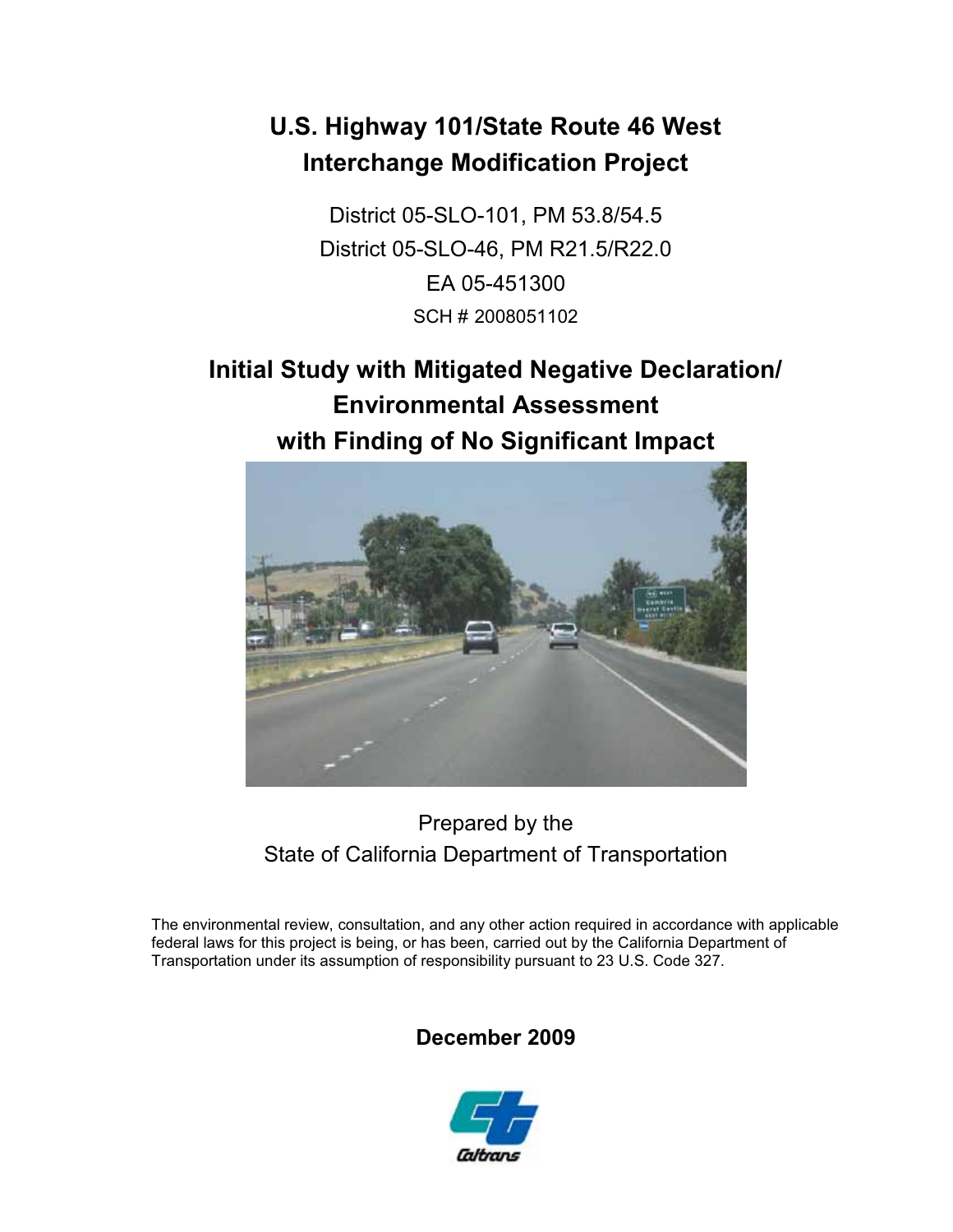### General Information About This Document

This document contains a Mitigated Negative Declaration and Finding of No Significant Impact, which examine the environmental effects of a proposed project on U.S. Highway 101/State Route 46 West in San Luis Obispo County.

The Initial Study/Environmental Assessment and proposed Mitigated Negative Declaration were circulated to the public from May 27, 2008 to July 11, 2008. Comment letters were received on the draft document. Responses to the circulated document are shown in the Comments and Responses section of this document (Appendix G), which has been added since the draft. Elsewhere throughout this document, a line in the margin indicates a change made since the draft document circulation.

#### *What happens after this?*

The proposed project has completed environmental compliance after the circulation of this document. When funding is approved, the California Department of Transportation, as assigned by the Federal Highway Administration, can design and construct all or part of the project.

For individuals with sensory disabilities, this document can be made available in Braille, in large print, on audiocassette, or on computer disk. To obtain a copy in one of these alternate formats, please call or write to the Department of Transportation, Attn: Kelso Vidal, Environmental Analysis Branch, 50 Higuera Street, San Luis Obispo, CA 93401; (805) 542-4671 Voice, or use the California Relay Service 1 (800) 735-2929 (TTY), 1 (800) 735-2929 (Voice) or 711.